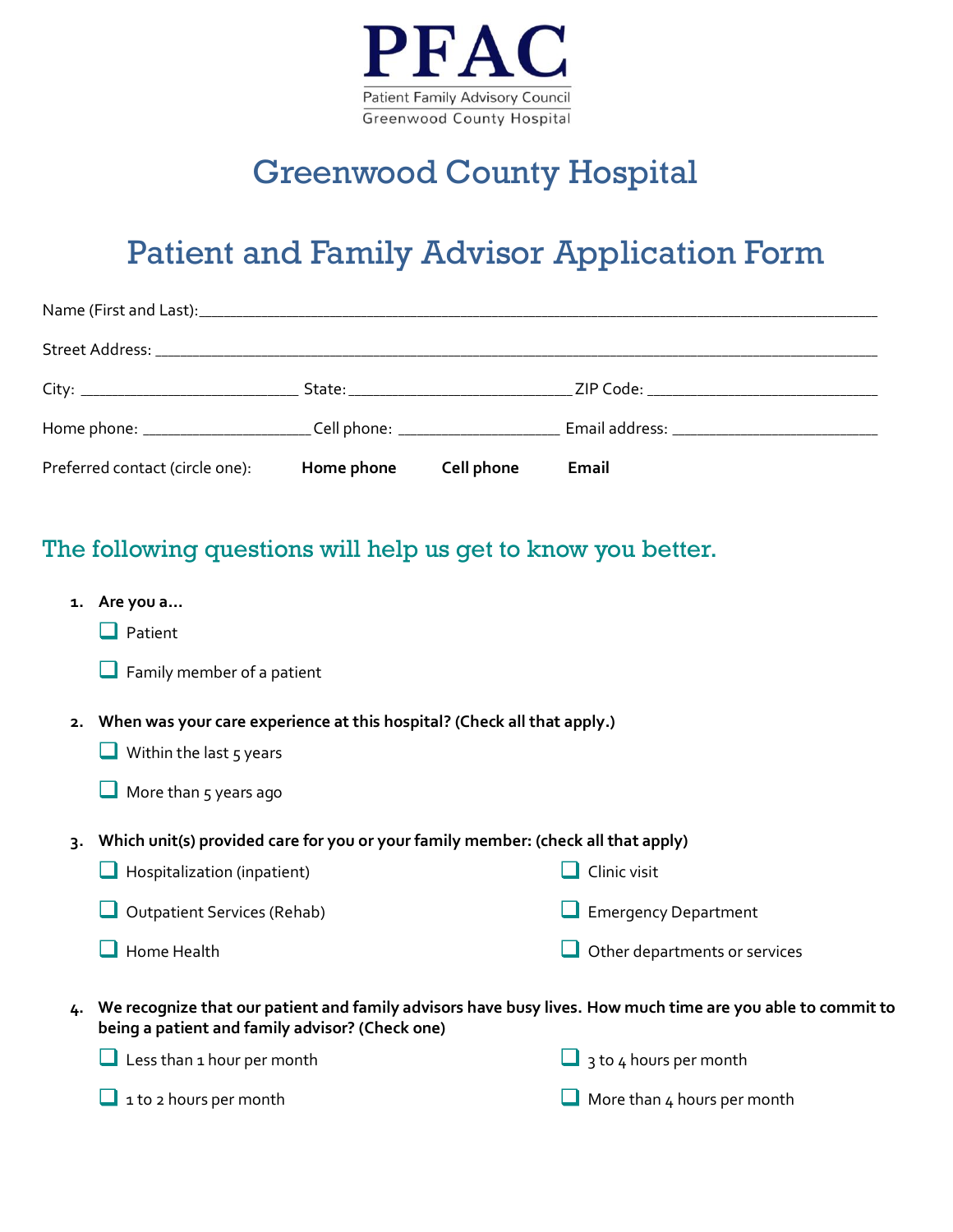- **5. Are you available to serve as an advisor for at least 1 to 2 years? (You can still be an advisor if you answer "no.")** 
	- $\Box$  Yes
	- $\Box$  No

#### **6. How do you want to help? I want to: (Check all of your interest areas)**

 $\Box$  Help develop or review informational materials for patients and family members.

- $\Box$  Help improve patient safety and the prevention of medical errors.
- $\Box$  Help improve the patient and family role in care decision making.
- $\Box$  Help improve the hospital facilities (for example, patient care areas, or family waiting room).
- Review procedures and provide input to improve the hospital admission process.
- Review procedures and provide input to improve transitions in care (such as discharge to home, transfer to other hospital or other facility).
- Assist in improvement of communication processes between healthcare providers and patients and families.
- Review processes and provide input to improve bedside shift report, where nurses who are going off duty share information with nurses coming on duty at the patient's bedside.
- Other interests in serving as a patient/family advisor (please describe):

\_\_\_\_\_\_\_\_\_\_\_\_\_\_\_\_\_\_\_\_\_\_\_\_\_\_\_\_\_\_\_\_\_\_\_\_\_\_\_\_\_ .

\_\_\_\_\_\_\_\_\_\_\_\_\_\_\_\_\_\_\_\_\_\_\_\_\_\_\_\_\_\_\_\_\_\_\_\_\_\_\_\_\_ .

\_\_\_\_\_\_\_\_\_\_\_\_\_\_\_\_\_\_\_\_\_\_\_\_\_\_\_\_\_\_\_\_\_\_\_\_\_\_\_\_\_ .

### Please tell us about yourself.

**7. Why do you want to become a patient and family advisor?**

**8. Please briefly describe any experience you may have as an advisor, as an active volunteer, or as a public speaker.**